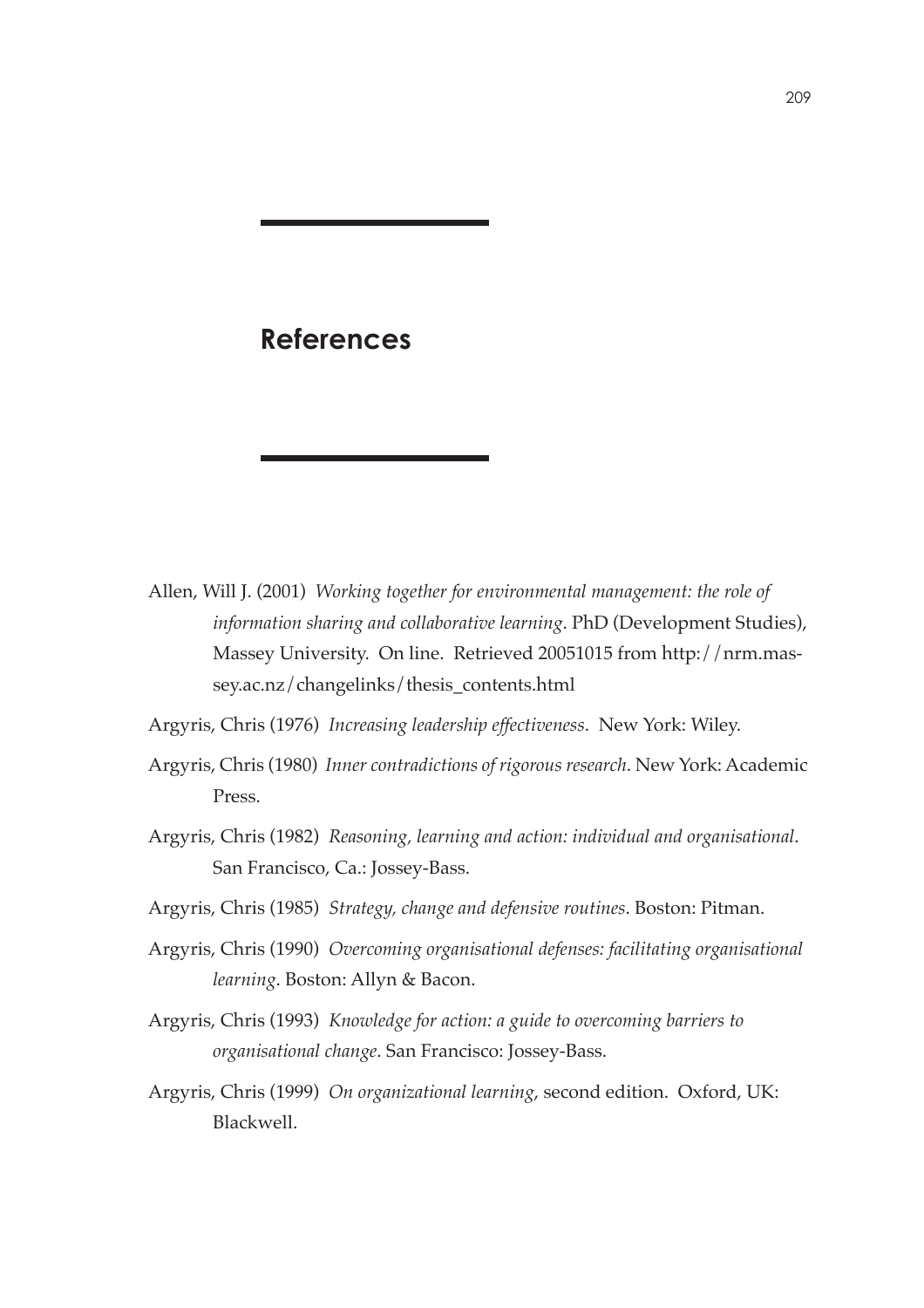- Argyris, Chris (2000) *Flawed advice and the management trap: how managers can know when they're getting good advice and when they're not.* Oxford, UK: Oxford University Press.
- Argyris, Chris, and Schön, Donald A. (1974) *Theory in practice: increasing professional effectiveness*. San Francisco, Ca.: Jossey-Bass.
- Argyris, Chris, and Schön, Donald A. (1978) *Organizational learning: a theory of action perspective*. New York: McGraw-Hill.
- Argyris, Chris, and Schön, Donald A. (1989) Participative action research and action science compared: a commentary. *American Behavioural Scientist*, 32, 612-623.
- Argyris, Chris, and Schön, Donald A. (1991) Participative action research and action science compared: a commentary. In Whyte, William Foote, ed, *Participatory action research*. Newbury Park, Ca.: Sage. [85-96]
- Argyris, Chris, and Schön, Donald A. (1996) *Organisational learning II: theory, method and practice*. Reading, Mass.: Addison-Wesley.
- Argyris, Chris; Putnam, Robert and Smith, Diana McLain (1985) *Action science: concepts, methods and skills for research and intervention*. San Francisco, Ca.: Jossey-Bass.
- Aronson, Elliot (1976) *The social animal*, second edition. New York: Freeman.
- Ashby, W. Ross (1956) *Introduction to cybernetics*. London: Chapman and Hall.
- Attwater, Wendy (2004a) *The changing nature of executive work and the implications for remuneration strategy*. Victoria University of Technology Working Paper 5/2004.
- Attwater, Wendy (2004b) *Job evaluation of executive jobs in Australia*. Victoria University of Technology Working Paper 6/2004.
- Axelrod, Richard H. (2003) *Terms of engagement: changing the way we change organizations*. San Francisco: Berrett-Koehler.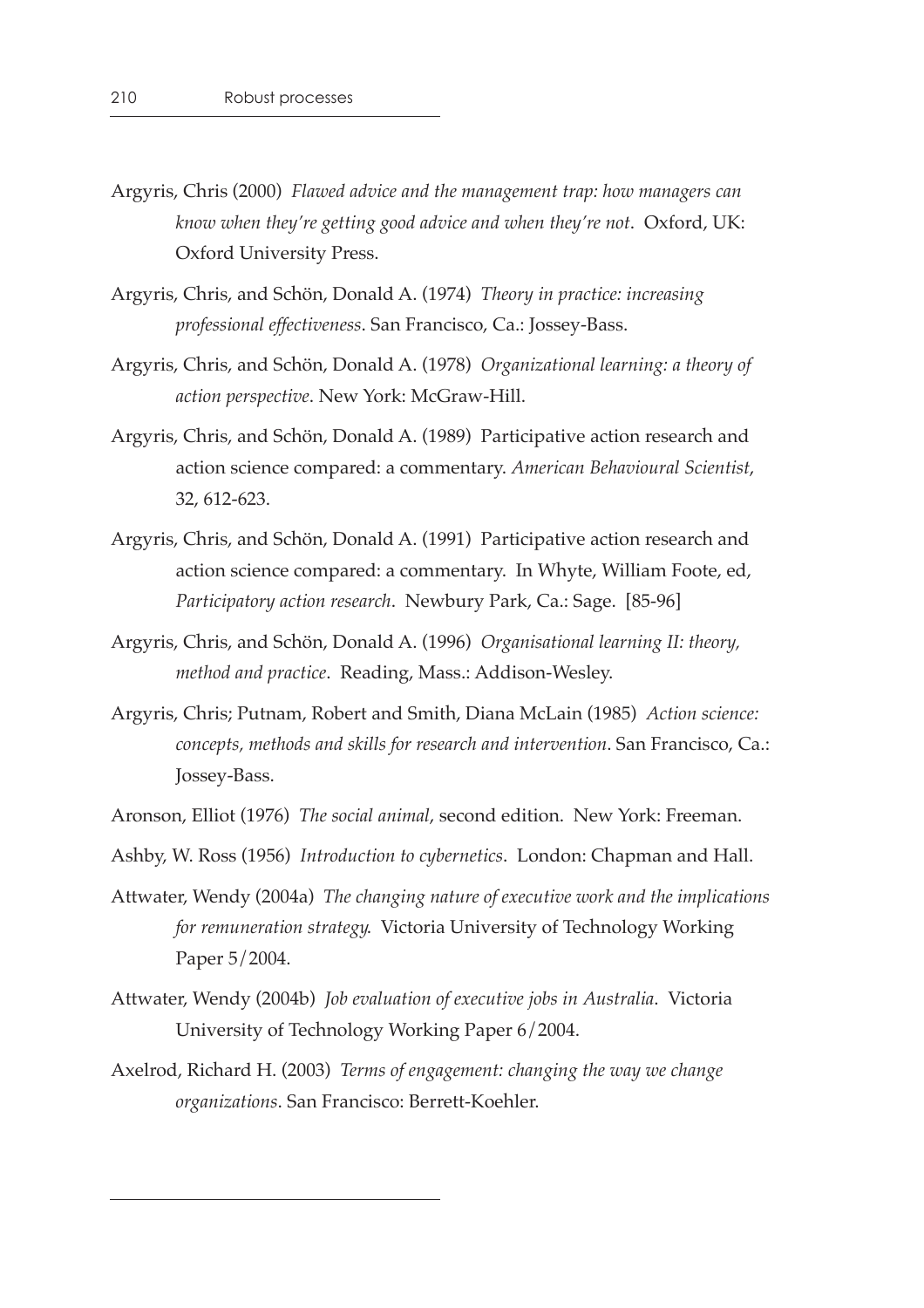- Badcock, Christopher R. (2000) *Evolutionary psychology: a critical introduction*. Cambridge, UK: Polity.
- Bales, Robert F. (1950) *Interaction process analysis: a method for the study of small groups*. Cambridge, Mass.: Addison-Wesley.
- Baskerville, Richard L., and Wood-Harper, A. Trevor (1996) A critical perspective on action research as a method for information systems research. *Journal of Information Technology*, 11(2), 235-246.
- Beer, Stafford (1974) *Designing freedom*. New York: Wiley.
- Beer, Stafford (1975) *Platform for change*. New York: Wiley.
- Belbin, R. Meredith (1998) *The coming shape of organization*. Oxford, UK: Butterworth Heinemann.
- Bennis, Warren G., and O'Toole, James (2005) How business schools lost their way. *Harvard Business Review*, 83, 96-104.
- Bentz, Valerie Malhotra, and Shapiro, Jeremy J. (1998) *Mindful inquiry in social research*. Thousand Oaks: Sage.
- Bertalanffy, Ludwig von (1973) *General systems theory: foundations, development and applications*, revised edition. New York: Braziller.
- Bhaskar, Roy (1978) *A realist theory of science*, second edition. Brighton: Harvester Press.
- Bish, Adelle J. (1992) An action research evaluation of mechanisms for reflection in a *postgraduate psychology course*. Unpublished MPsychOrg thesis. St Lucia: University of Queensland, Department of Psychology.
- Blake, Robert R. and Mouton, Jane S. (1974) *The managerial grid, Houston*, Tx.: Gulf.
- Blake, Robert R., and McCanse, Anne A. (1991) Leadership dilemmas Grid *solutions*. Houston: Gulf.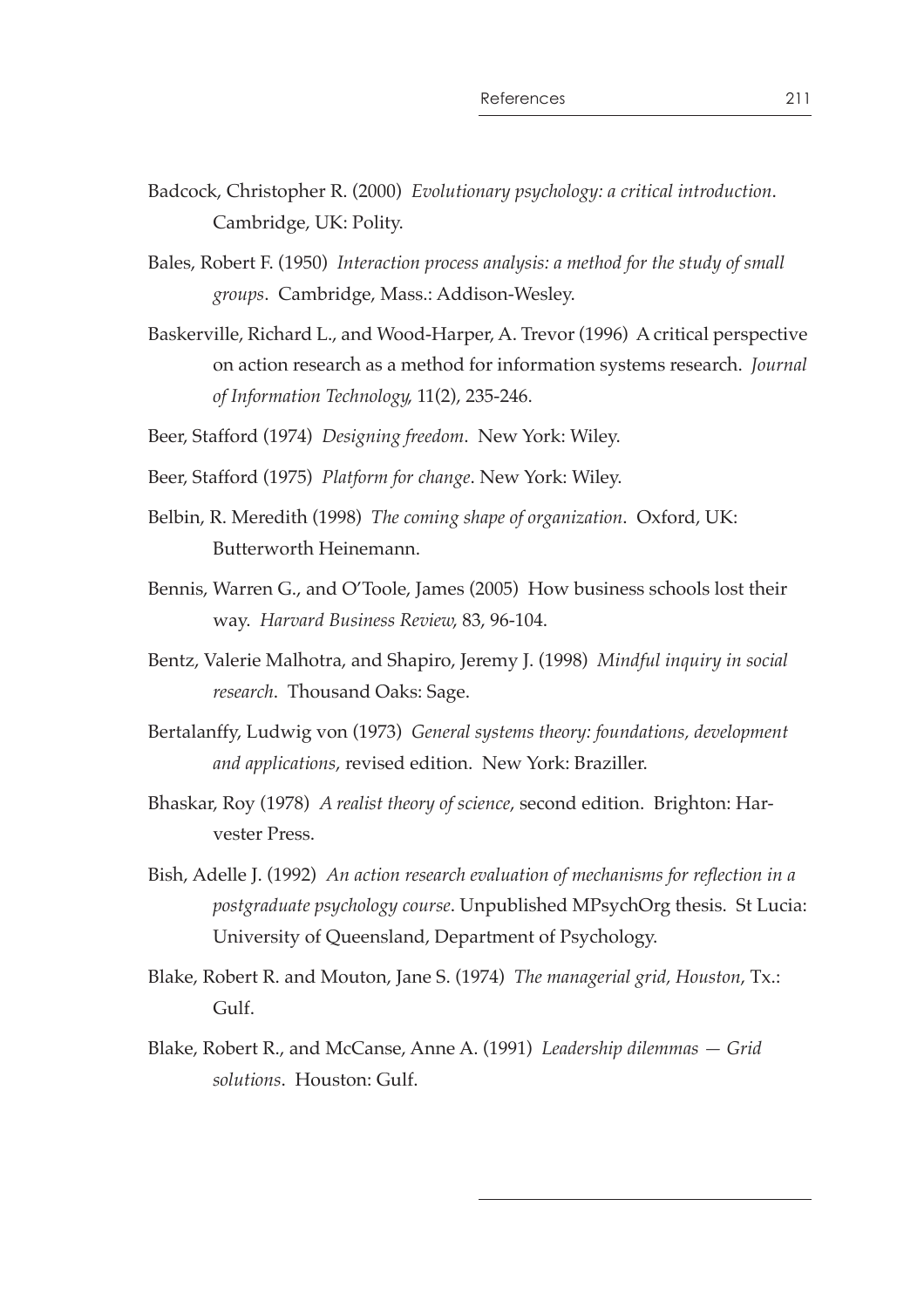- Block, Peter (1981) *Flawless consulting: a guide to getting your expertise used*. Austin, Texas: Learning Concepts.
- Bommer, William H.; Rich, Gregory A.; and Rubin, Robert S. (2005) Changing attitudes about change: longitudinal effects of transformational leader behavior on employee cynicism about organizational change. *Journal of Organizational Behavior*, 26(7), 733-753.
- Boud, David J. (1988) Moving towards autonomy. In Boud, David J., ed., *Developing student autonomy in learning*, second edition. London: Kogan Page. [17-39]
- Boud, David J.; Keogh, R. and Walker, David., eds. (1985) *Reflection: turning experience into learning*. London: Kogan Page.
- Breu, Karin; Hemingway, Christopher J.; and Peppard, Joe (2004) Challenges for participatory action research in industry-funded information systems projects. In Kaplan, Bonnie; Truex, Duane, III; Wastell, David; Wood-Harper, A. Trevor; and DeGross, Janice I. *Information systems research: relevant theory and informed practice*. Boston: Kluwer Academic.
- Brookfield, Stephen D. (1990) The skillful teacher: on technique, trust, and respon*siveness in the classroom*. San Francisco: Jossey Bass.
- Bruner, Jerome S. (1967) *Toward a theory of instruction*. Cambridge, Mass.: Harvard University Press.
- Carr, Wilfred, and Kemmis, Stephen (1983) *Becoming critical: knowing through action research*. Geelong: Deakin University Press.
- Carson, David; Gilmore, Audrey; Perry, Chad; and Grønhaug, Kjell (2001) *Qualitative market research*. London: Sage.
- Chandler, Dawn, and Torbert, Bill (2003) Transforming inquiry and action: interweaving 27 flavors of action research. Action Research, 1(2), 133-152.
- Checkland, Peter (1981) *Systems thinking, systems practice*. Chichester: Wiley.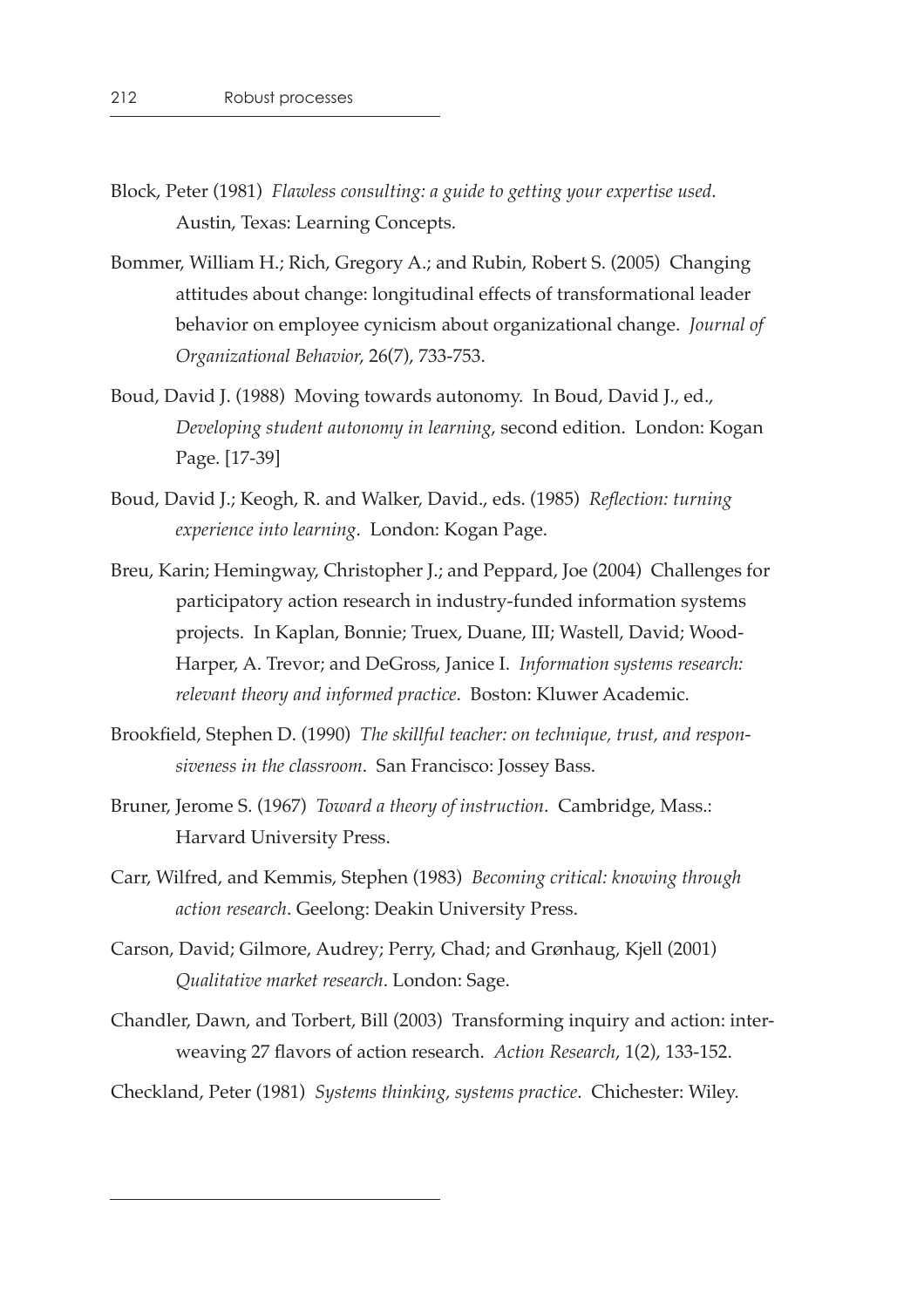- Checkland, Peter (1992) From framework through experience to learning: the essential nature of action research. In C.S. Bruce and A.M. Russell, *Transforming tomorrow today* (2nd World Congress. on Action Learning). Brisbane: Action Learning Action Research and Process Management Association Inc. [pp 1-7]
- Checkland, Peter (1999) Soft systems methodology: a 30-year retrospective. Issued as a preface to Checkland, Peter, and Scholes, Jim, *Soft systems methodology in action*. Chichester: Wiley.
- Checkland, Peter and Scholes, Jim (1990) *Soft systems methodology in action*. Chichester: Wiley.
- Checkland, Peter, and Holwell, Sue (1998) *Information, systems, and information*  systems: making sense of the field. Chichester, UK: Wiley.
- Churchman, C. West (1968) *The systems approach*. New York: Delacorte.
- Churchman, C. West (1971) *The design of inquiring systems: basic concepts of systems and organization*. New York: Basic Books.
- Churchman, C. West (1979) *The systems approach and its enemies*. New York: Basic Books.
- Coghlan, David, and Brannick, Teresa (2001) *Doing research in your own organization*. London: Sage.
- Coghlan, David, and Brannick, Teresa (2005) *Doing research in your own organization*, second edition. London: Sage.
- Collier, Andrew (1994) *Critical realism: an introduction to Roy Bhaskar's philosophy*. London: Verso.
- Coopersmith, Stanley (1967) *The antecedents of self-esteem*. San Francisco: Freeman.
- Coutu, Diane L. (2002) The anxiety of learning. *Harvard Business Review*, 80(3), 100-106.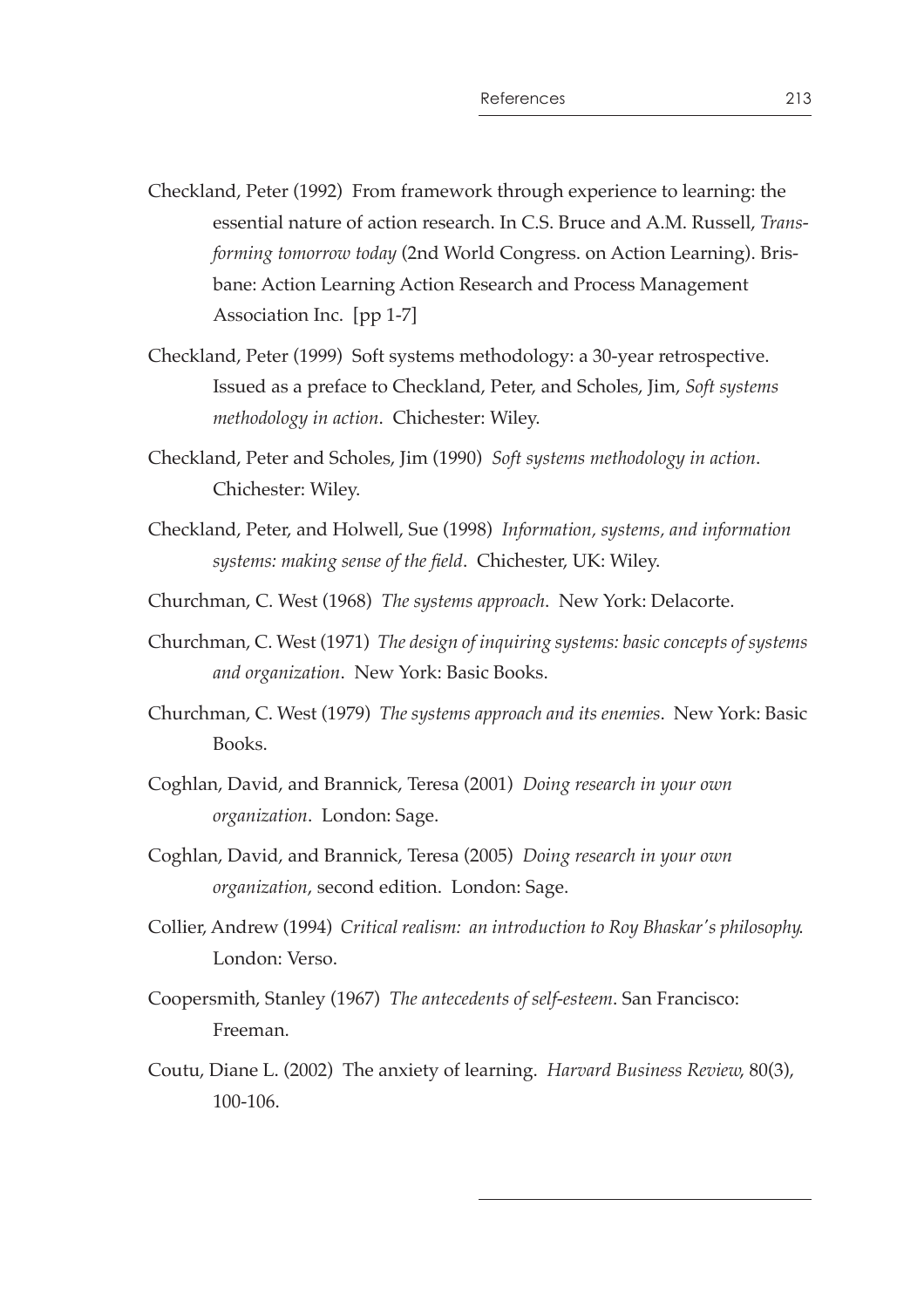- Creswell, John W. (2002) *Research design: quantitative, qualitative and mixed method approaches*, second edition. Thousand Oaks, Ca.: Sage.
- Cunningham, J. Barton (1993) *Action research and organizational development*. Westport, Connecticut: Praeger.
- Dash, DP (1998) Problems of action research as I see it. Working Paper No. 14, Lincoln School of Management, Lincoln UK. Available on line at http:// www.lincoln.ac.uk/lsm/schoolpages/Research/WorkingPapers/ Working014.html
- Dawkins, Richard (1976) *The selfish gene*. Oxford: Oxford University Press.
- Dawkins, Richard (1989) *The selfish gene*, new edition. Oxford: Oxford University Press.
- Deal, Terrence E. and Kennedy, Allan A. (1982) *Corporate cultures: the rites and rituals of corporate life*. Reading, Mass.: Addison-Wesley.
- Dewey, John (1933) *How we think*, revised edition. Lexington, Mass.: Heath.
- Dick, Bob (1986) *Learning to communicate: activities, skills, techniques, models*. St Lucia: Interchange and University of Queensland Bookshop.
- Dougherty, A. Michael (1990) *Consultation: practice and perspectives*. Pacific Grove, Ca.: Brooks/Cole.
- Dunbar, Robin I.M. (1993) Coevolution of neocortical size, group size and language in humans. *Behavioral and Brain Sciences*, 16(4), 681-735.
- Ebest, Sally Barr (2001) Action research on action research: emancipatory research or abuse of power? In Zeni, Jane, ed., *Ethical issues in practitioner research*, New York: Teachers College Press. [72-82]
- Edmunds, Holly (1999) *The focus group: research handbook*. Chicago, Ill.: NTC Business Books.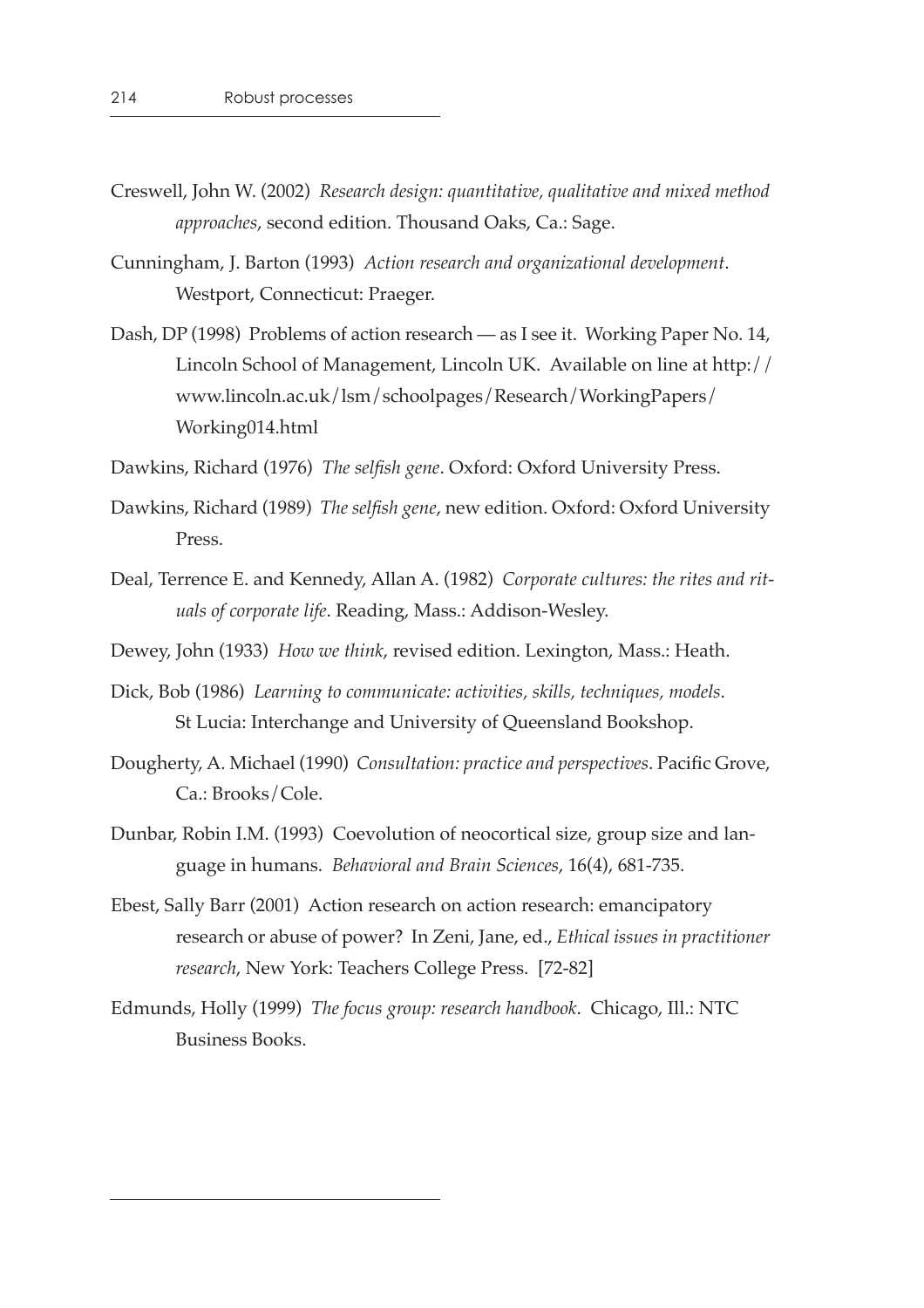- Eikeland, Olaf (2003) Unmet challenges and unfulfilled promises in action research: a reply to Davydd J. Greenwood and Björn Gustavsen. *Concepts and Transformation*, 8(3), 265-273.
- Emery, Fred E. and Emery, Merrilyn (1997) Towards a logic of hypotheses: everyone does research. *Concepts and Transformation*, 2(2), 119-144.
- Emery, Fred E. and Trist, Eric L. (1965) The causal texture of organisational environments. *Human Relations*, 18, 21-31.
- Emery, Merrelyn, and Devane, Tom (1999) *Search conference*. San Francisco, Ca.: Berrett-Koehler.
- Emery, Merrelyn, and Purser, Ronald E. (1996) *The search conference: a powerful method for planning organizational change and community action*. San Francisco: Jossey-Bass.
- Falk, Chris (2001) Viewing a problem as a quality upgrade opportunity an introduction to soft systems methodology in matching disabled persons needs with technology tools. *Proceedings, Technology And Persons With Disabilities Conference*. California State University, Northridge, on line. Retrieved 20041123 from http://www.csun.edu/cod/conf/2001/ proceedings/0181falk.htm
- Festinger, Leon (1957) *A theory of cognitive dissonance*. Evanston, Ill.: Row Peterson.
- Fetterman, David M. (2001) *Foundations of empowerment evaluation*. Thousand Oaks, Ca.: Sage.
- Fishman, Daniel B. (1999) *The case for pragmatic psychology*. New York: New York University Press.
- Flanagan, Alastair; Gartenmann, Thomas; Lovich, Deborah; Lubkeman, Mark; and Roselund, Tad (2003) *The hidden epidemic: finding a cure for unfilled prescriptions and missed doses*. Boston, Ma.: Boston Consulting Group.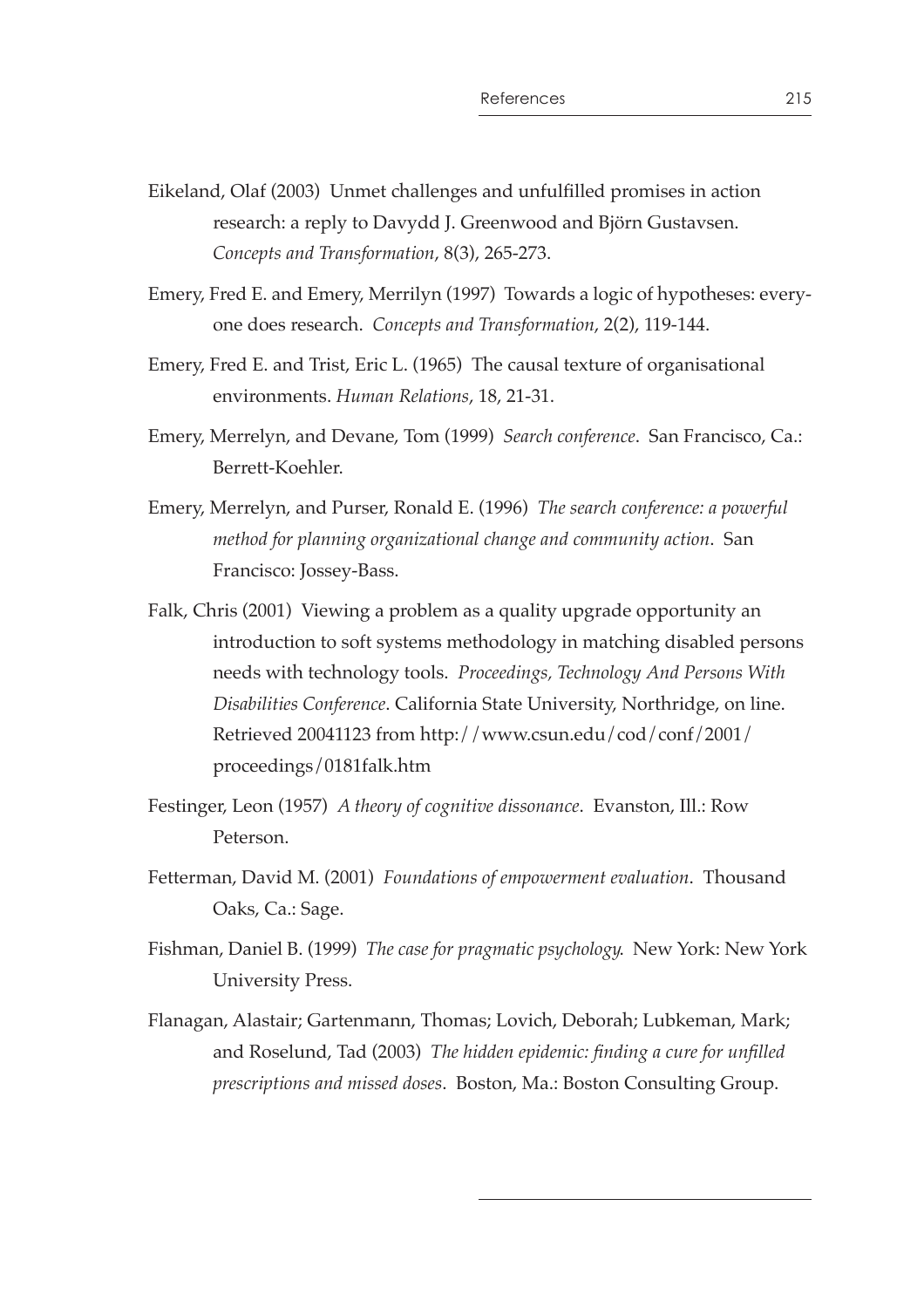- Flood, Robert Louis (1995) *Solving problem solving: a potent force for effective management*. Chichester: Wiley.
- Flood, Robert Louis (1997) Action research and the management and systems sciences. *Systemic Practice and Action Research*, 12(1). Downloaded 1999 11 06 from: http://www.hull.ac.uk/cfss/spar/ARMSS.html
- Flood, Robert Louis (1999) *Rethinking the fth discipline: learning within the unknowable*. London: Routledge.
- Ford, Edward E. (1997) *Discipline for home and school, Book One, revised and expanded edition*. Scottsdale: AZ: Brandt Publishing.
- Foster, Michael (1972) The theory and practice of action research in work organisations. *Human Relations*, 25(6), 529-556.
- French, Wendell, and Bell, Cecil H. (1999) *Organization development: behavioral science interventions for organizational improvement*, sixth edition. Englewood Cliffs, NJ: Prentice-Hall.
- French, Wendell; Bell, Cecil H.; and Zawacki, Robert A., eds. (2004) *Organization development and transformation: managing effective change*, sixth edition. Boston: McGraw-Hill.
- Gibson, James J. (1966) *The senses considered as perceptual systems*. Boston: Houghton Mifflin.
- Glaser, Barney G. (1992) *Basics of grounded theory analysis: emergence vs forcing*. Mill Valley, Ca.: Sociology Press.
- Glaser, Barney G. (1998) *Doing grounded theory: issues and discussions*. Mill Valley, Ca.: Sociology Press.
- Glaser, Barney G. (2001) *The grounded theory perspective: conceptualization contrasted with description*. Mill Valley, Ca.: Sociology Press.
- Glasser, William (1984) *Control theory: a new explanation of how we control our lives*. New York: Harper and Row.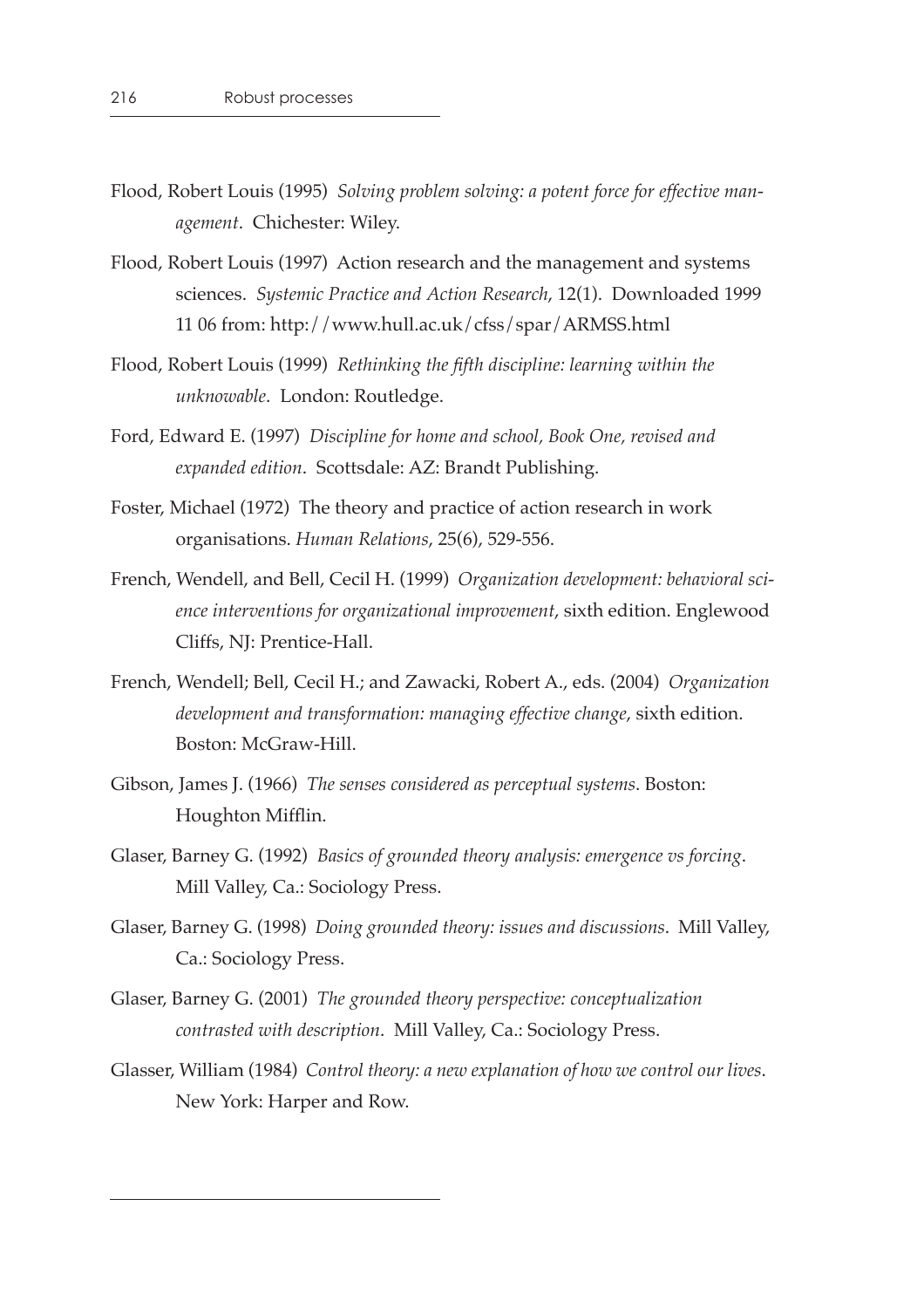Gobet, Fernand (2005) Chunking models of expertise: implications for education. *Applied Cognitive Psychology*, 19(2), 183-204.

Goleman, Daniel P. (1995) *Emotional intelligence*. New York: Bantam Books.

- Goodstein, Leonard D., and Pfeiffer, J. William (1983) Introduction. In L.D. Goodstein and J.W. Pfeiffer, *The 1983 annual for facilitators, trainers and consultants*. San Diego, Ca.: University Associates.
- Gordon, Theodore J. (2003) The delphi method. In Glenn, Jerome C., and Gordon, Theodore J., eds., *Futures research methodology*, Version 2.0. Washington, DC: American Council for the United Nations University.
- Greenwood, Davydd J. (2002) Action research: unfulfilled promises and unmet challenges. *Concepts and Transformation*, 7(2), 117-139.
- Grønhaug, Kjell, and Olson, Olov (1999) Action research and knowledge creation: merits and challenges. *Qualitative Market Research*, 2(1), 6-14.
- Gummesson, Evert (1991) *Qualitative methods in management research*. Newbury Park, Ca.: Sage.
- Gummesson, Evert (2000) *Qualitative methods in management research*, second edition. Thousand Oaks, Ca.: Sage.
- Haig, Brian D. (1995) Grounded theory as scientific method. Illinois: Philosophy of Education Society. Retrieved 20010905 from http:// www.edu.uiuc.edu/EPS/PES-yearbook/95\_docs/haig.html
- Halpin, A.W., and Winer, B.J. (1957) A factorial study of the leader behavior descriptions. In Stogdill, R.M. and Coons, A.E., eds., *Leader behavior: its description and measurement*. Columbus: Ohio State University, Bureau of Business Research.
- Hare, A. Paul; Blumberg, Herbert H.; Davies, Martin F.; and Kent, M. Valerie (1996) *Small groups: an introduction*. Westport, CT: Praeger.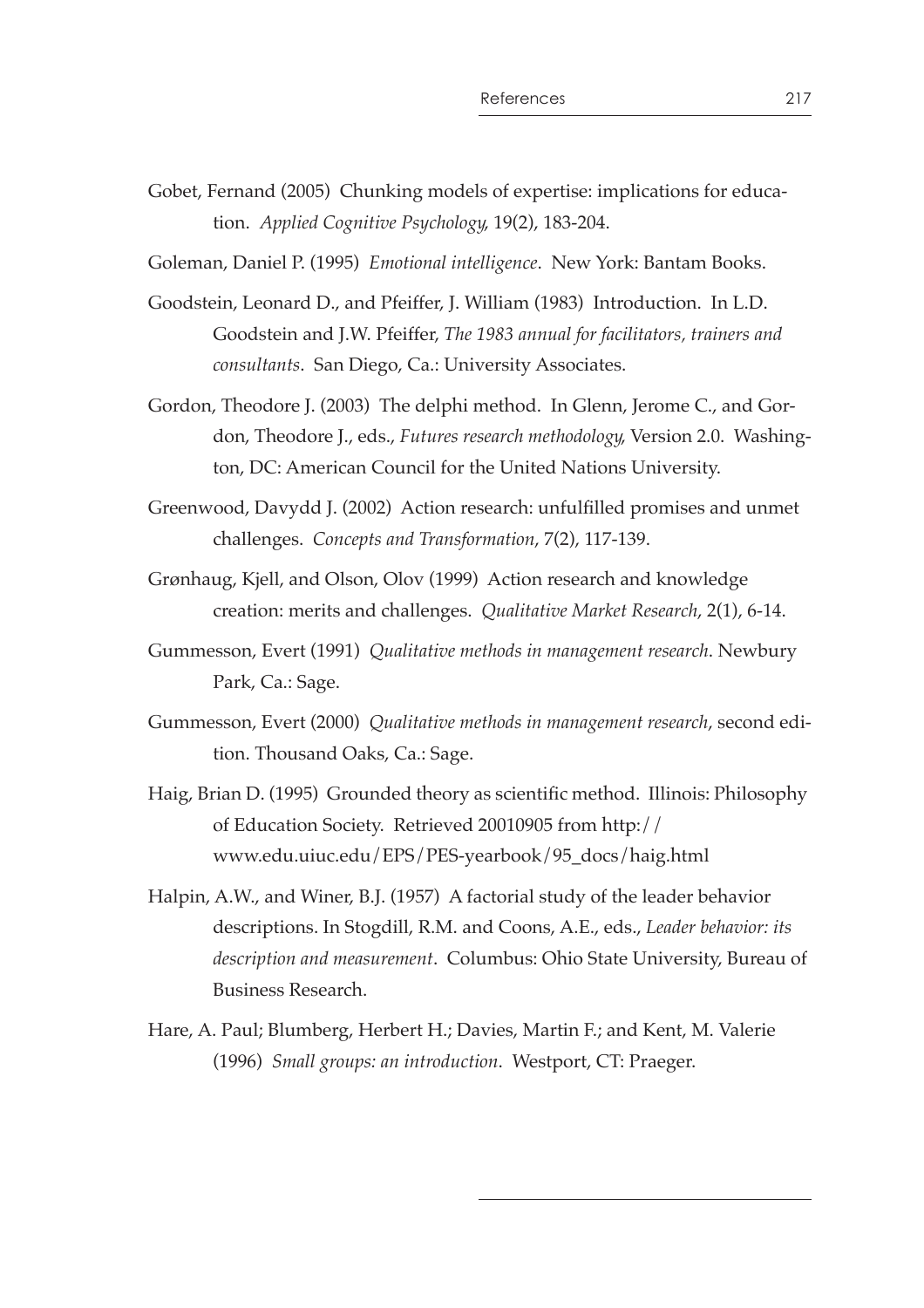- Hayakawa, Samuel I. (1952) *Language in thought and action: how men use words and words use men*. London: Allen and Unwin.
- Hayakawa, Samuel I., and Hayakawa, Alan R. (1991) *Language in thought and*  action, fifth edition. New York: Harcourt Brace Jovanovich.
- Hayes, Steven C., Barlow, David H., and Nelson-Gray, Rosemery O. (1999) *The scientist-practitioner: research and accountability in the age of managed care*. Boston: Allyn & Bacon.
- Hebb, Donald O. (1949) *The organization of behaviour: a neuropsychological theory*. New York: Wiley.
- Heider, Fritz (1958) *The psychology of interpersonal relations*. New York: Wiley.
- Heller, Frank A. (1969) Group feedback analysis: a method of action research. *Psychological Bulletin*, 72, 108-117.
- Heller, Frank A., and Brown, Alan (1995) Group Feedback Analysis applied to longitudinal monitoring of the decision making process. *Human Relations*, 48(7), 815-836.
- Hendricks, J. Robert (2001) *Cornerstones: the research building blocks of high performing schools*. RMC Research Corporation.
- Hermann, Stanley M. and Korenich, Michael (1977) *Authentic management: a gestalt orientation to organisations and their development*. Reading, Mass.: Addison-Wesley.
- Hersey, Paul, and Blanchard, Kenneth H. (1977) *Management of organizational behaviour*, third edition. Englewood Cliffs, NJ: Prentice-Hall.
- Holton, Elwood F., III, and Baldwin, Timothy T., eds. (2003) *Improving learning transfer in organizations*. San Francisco, Ca.: Jossey-Bass.
- Howitt, Dennis (1991) *Concerning psychology: psychology applied to social issues*. Milton Keynes: Open University Press.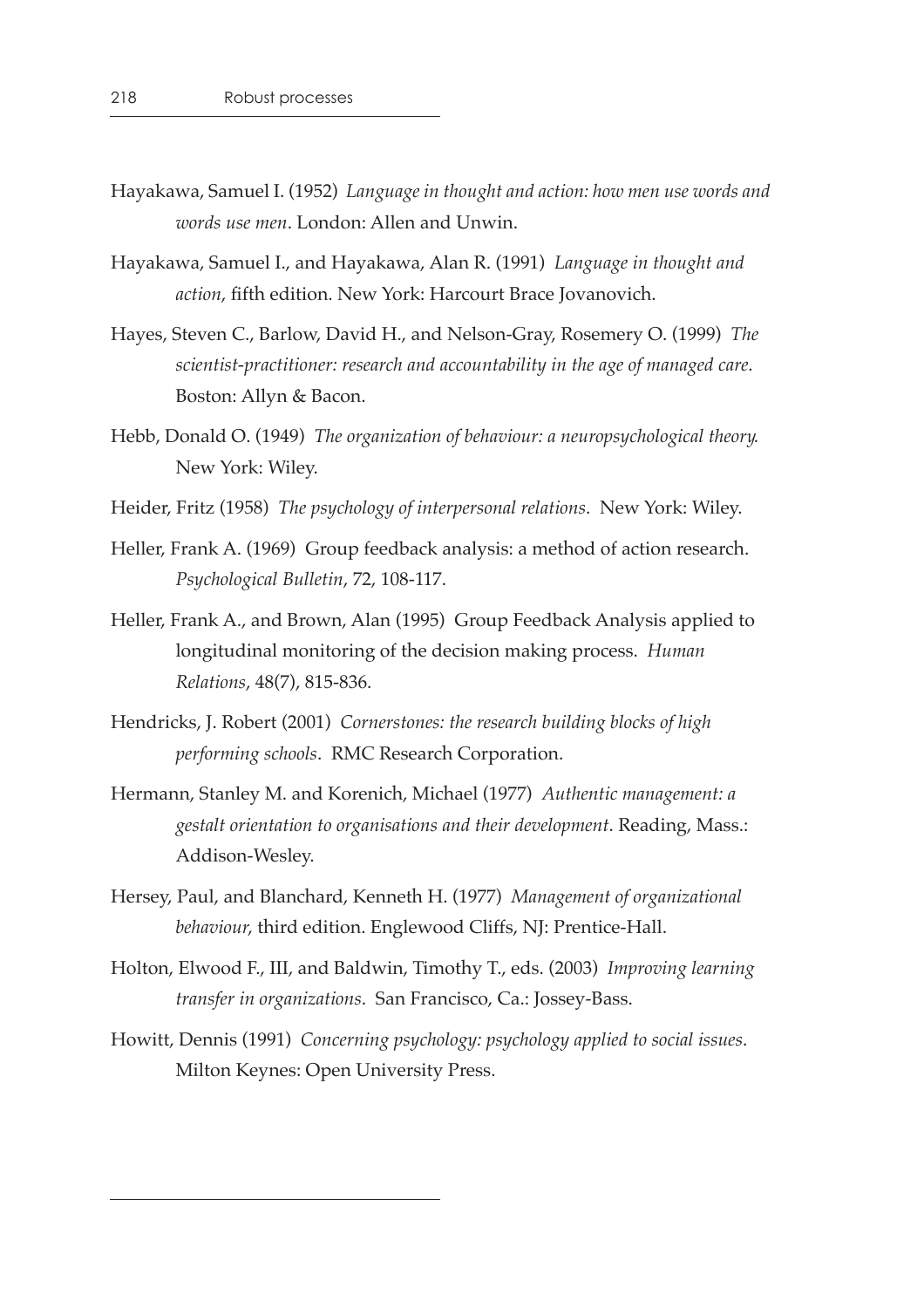- Jackson, Michael C. (1991) *Systems methodology for the management sciences*. New York: Plenum.
- Jackson, Michael C. (2000) *Systems approach to management*. New York: Kluwer.
- Jarvis, Peter (1999) *The practitioner-researcher: developing theory from practice*. San Francisco, Ca.: Jossey-Bass.
- Johnston, Deborah Anne (1984) *Psychology in the 1980s: an ongoing search for an education and a career: the experience of recent fourth year psychology graduates of the University of Queensland*. Unpublished honours thesis. St Lucia: Department of Psychology, University of Queensland.
- Johnston, Sue (1994) Is action research a 'natural' process for teachers? *Educational Action Research*, 2(1), 39-48.
- Kanter, Rosabeth Moss (1982) The middle manager as innovator. *Harvard Business Review*, 60(4), 95-105.
- Kapitan, Tomis (2000) Abduction as practical inference. *Digital encyclopedia of Charles S. Peirce*. Retrieved 20030813 from http://www.digitalpeirce.org/p-abdkap.htm
- Katz, Daniel, and Kahn, Robert L. (1978) *The social psychology of organisations*, 2nd edition. New York: Wiley.
- Kelso, J.A. Scott (2005) The complementary nature of coordination dynamics: toward a science of the in-between. In McDaniel, Reuben R., Jr., and Driebe, Dean J., eds., *Uncertainty and surprise in complex systems: questions on working with the unexpected*. New York: Springer. [77-85]
- Kemmis, Stephen, and McTaggart, Robin, eds. (1988) *The action research planner*, third edition. Victoria: Deakin University.
- Kemmis, Stephen, and McTaggart, Robin (2005) Participatory action research. In Denzin, Norman K., and Lincoln, Yvonna S., eds., *The Sage handbook of qualitative research*, third edition. Thousand Oaks, Ca.: Sage. [559-603]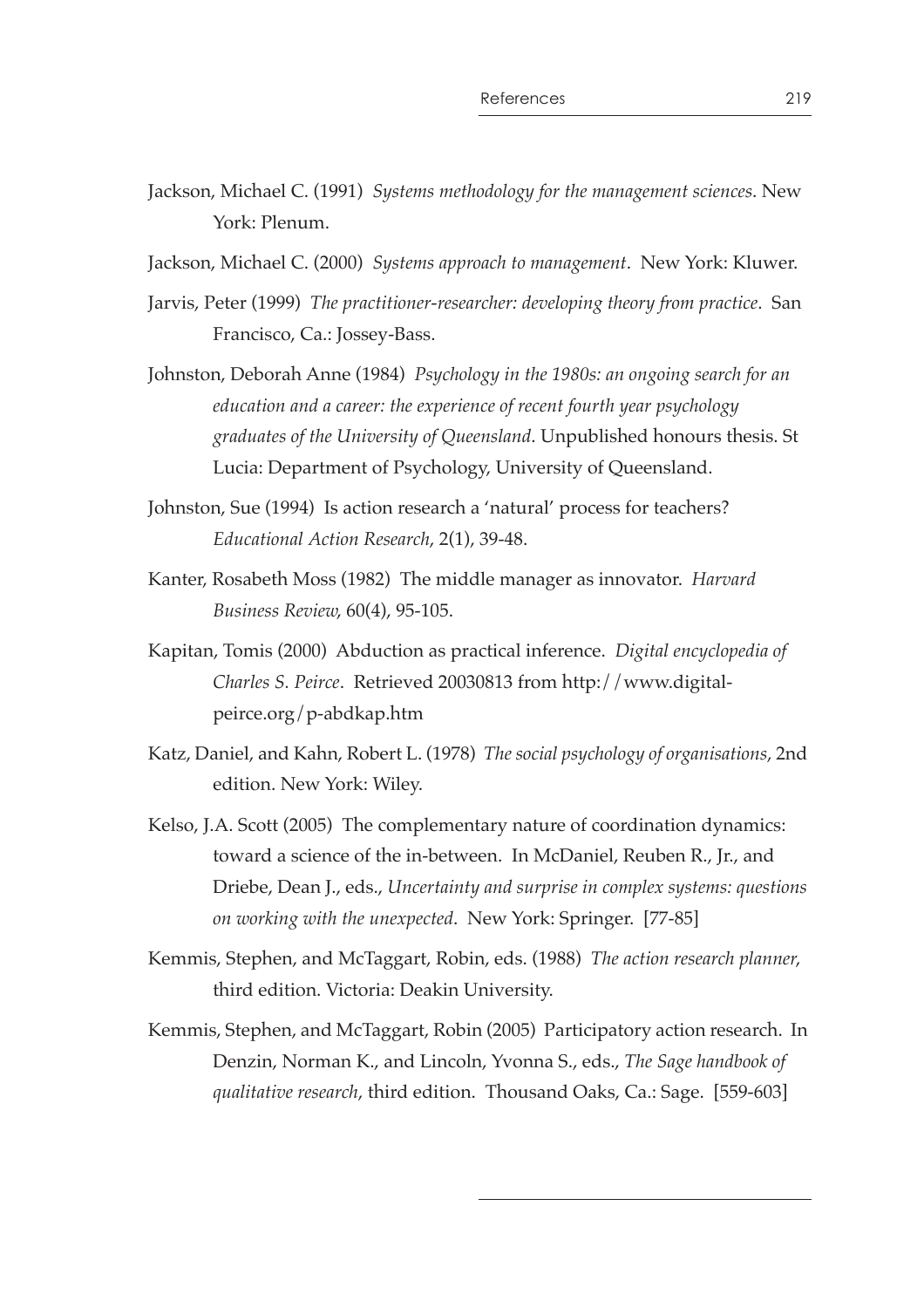- Klein, Gary A. (1997) The recognition-primed decision (RPD) model: looking back, looking forward. In Zsambok, Caroline E., and Klein, Gary A., eds., *Naturalistic decision making*. Mahwah, NJ: Lawrence Erlbaum Associates. [285-292]
- Knowles, Malcolm S. (1975) *Self directed learning: a guide for learners and teachers*, Chicago: Associated Press.
- Knowles, Malcolm S. (1978) *The adult learner: a neglected species*, second edition. Houston: Gulf.
- Knowles, Malcolm S. (1984) *The adult learner: a neglected species*, third edition. Houston, Tx.: Gulf.
- Kock, Nereu F, Jr., McQueen, Robert J., and Scott, John L. (1997) Can action research be made more rigorous in a positivist sense? The contribution of an iterative approach. *Journal of Systems and Information Technology*, 1(1), 1-24.
- Kolb, David A. (1984) *Experiential learning: experience as the source of learning and development*. Englewood Cliffs, NJ.: Prentice-Hall.
- Korzybski, Alfred (1924) Time-binding: the general theory. Presented in abstract before the International Mathematical Congress, Toronto, August 1924. Reproduced in Kendig, M., editor, *Alfred Korzybski: Collected writings 1920-1950*. Englewood, NJ: Institute of General Semantics, 55-90.
- Korzybski, Alfred (1949) [Letter to] S.I. Hayakawa, July 8, 1949. In Kendig, M., editor, *Alfred Korzybski: Collected writings 1920-1950*. Englewood, NJ: Institute of General Semantics, 839-841.
- Korzybski, Alfred (1994) *Science and sanity: an introduction to non-Aristotelian systems and general semantics, fifth edition. Englewood, NJ: Institute of Gen*eral Semantics.
- Krueger, Richard A., and Casey, Mary Anne (2000) *Focus groups: a practical guide for applied research*, third edition. Newbury Park: Sage.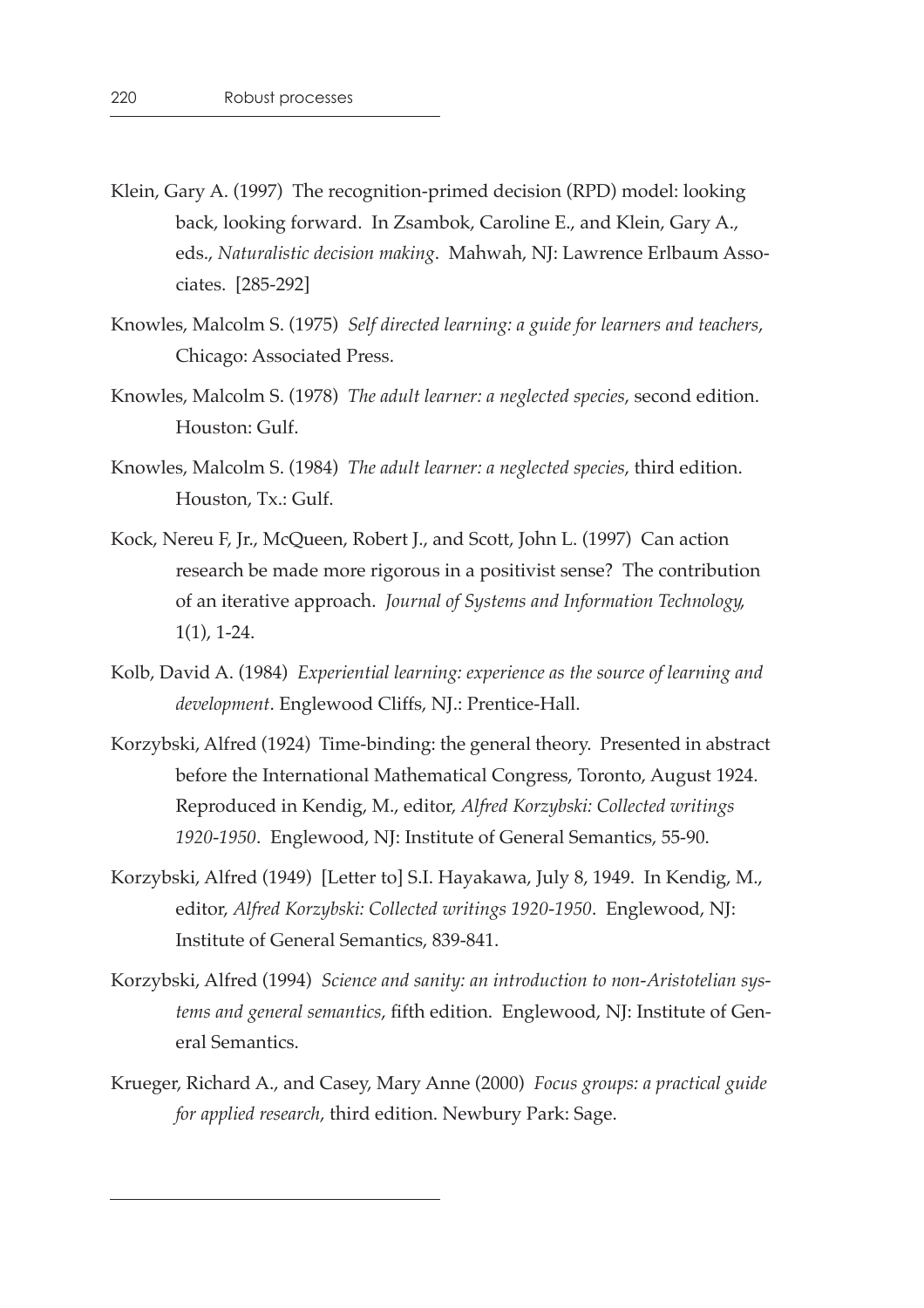Kurtz, Cynthia F., and Snowden, David J. (2003) The new dynamics of strategy: sense-making in a complex and complicated world. *IBM Systems Journal*, 42(3), 462-483.

Kushner, Saville (2000) *Personalizing evaluation*. London: Sage.

- Lawrence-Lightfoot, Sara (2005) Reflections on portraiture: a dialogue between art and science. *Qualitative Inquiry*, 11(1), 3-15.
- Levin-Rozalis, Miri (2000) Abduction: a logical criterion for programme and project evaluation. *Evaluation*, 6(4), 415-432.
- Lewin, Kurt (1946) Action research and minority problems. *Journal of Social Issues*, 2(4), 34-46.
- Lewin, Kurt (1952) *Field theory in social science*. London: Tavistock. [Dorwin Cartwright, ed.]
- Lewin, Kurt; Lippitt, Ronald; and White, Ralph K. (1939) Patterns of aggressive behavior in experimentally created "social climates". *Journal of Social Psychology*, 10(2), 271-299.
- Lewin, Roger (1999) *Complexity: life at the edge of chaos*, second edition. University of Chicago Press.
- List, Dennis (2004) Multiple pasts, converging presents, and alternative futures. *Futures*, 36(1), 23-43.
- Ludema, James D., Cooperrider, David L., and Barrett, Frank J. (2001) Appreciative inquiry: the power of the unconditional positive question. In Reason, Peter, and Bradbury, Hilary, eds., *Handbook of action research: participative inquiry and practice*. London: Sage. [pp 189-199]
- Mair, Johanna, and Rata, Cristina (2004) Corporate entrepreneurship: linking strategic roles to multiple dimensions of performance. Working paper No. 551, IESE Business School, University of Navarra. On line.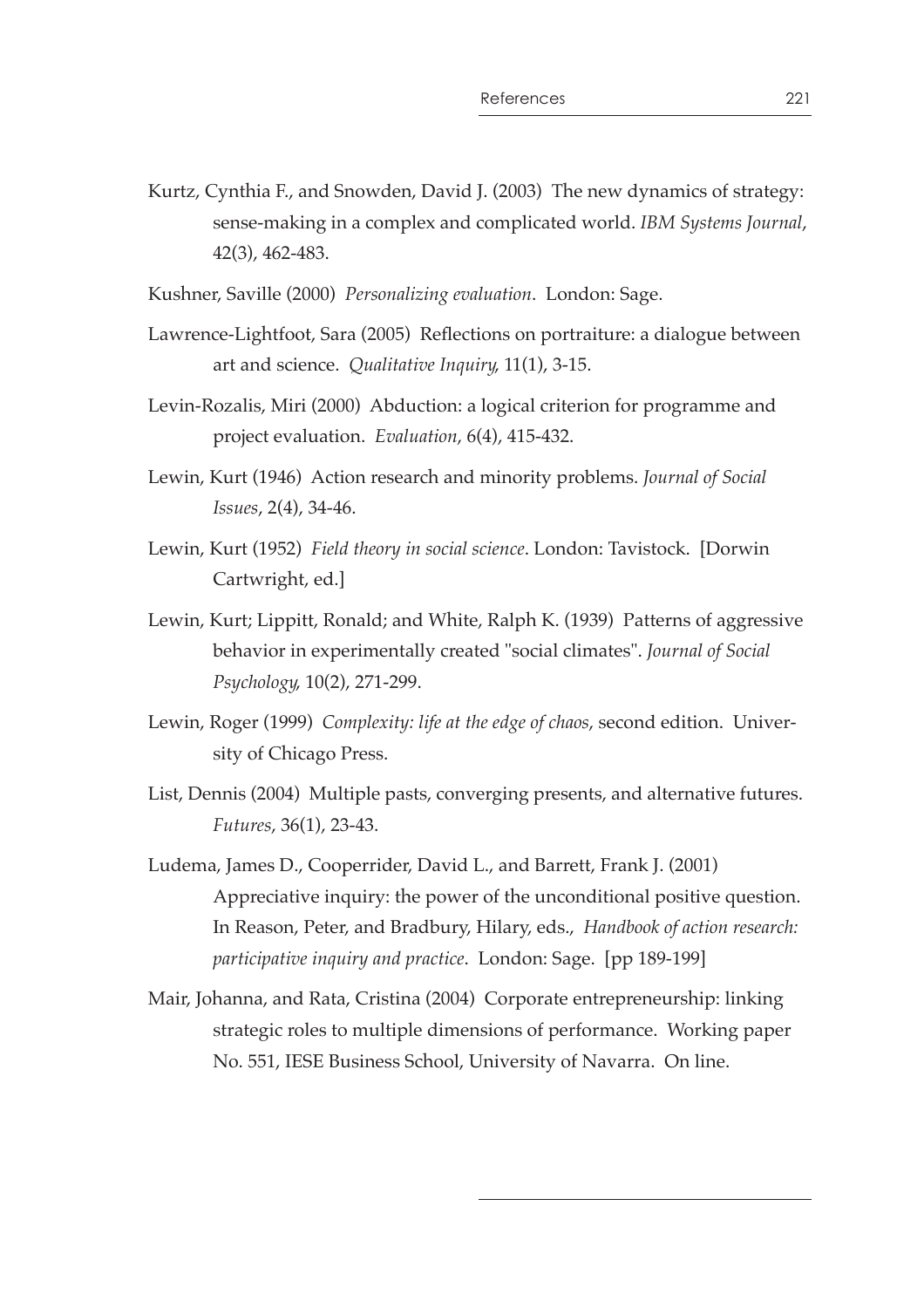Retrieved 20050915 from http://www.iese.edu/research/pdfs/DI-0551- E.pdf

- Mariani, Luciano (1997) Teacher support and teacher challenge in promoting learner autonomy. *Perspectives, a Journal of TESOL-Italy*, 23(2). Available on line. Retrieved 20031009 from http://www.learningpaths.org/ papers/papersupport.htm
- Maslow, Abraham H. (1978) *Motivation and personality*, second edition. New York: Harper and Row.
- McDowell, Chris; Hine, Damian; and Bakker, Patricia (1996) Convergent interviewing: an application to small business research. International Council for Small Business Conference ICSB96, paper 43. Retrieved 20010912 from http://www.sbaer.uca.edu/Research/1996/ICSB/ 96icsT390.txt.
- McLuhan, Marshall (1964). *Understanding media: the extensions of man*. New York: McGraw-Hill.
- McWilliam, Erica (2004) W(h)ither practitioner research? *The Australian Educational Researcher*, 31(2), 113-126.
- Middlebrook, Patricia N. (1980) *Social psychology and modern life*, second edition. New York: Knopf.
- Midgley, Gerald (2003) Science as systemic intervention: some implications of systems thinking and complexity for the philosophy of science. *Systemic Practice and Action Research*, 16(2), 77-97.
- Miller, George A. (1956) The magical number seven, plus or minus two: some limits on our capacity for processing information, *Psychological Review*, 63(2), 81-96.
- Miller, George A., Galanter, Eugene H., and Pribram, Karl H. (1960) *Plans and the structure of behavior*. New York: Holt.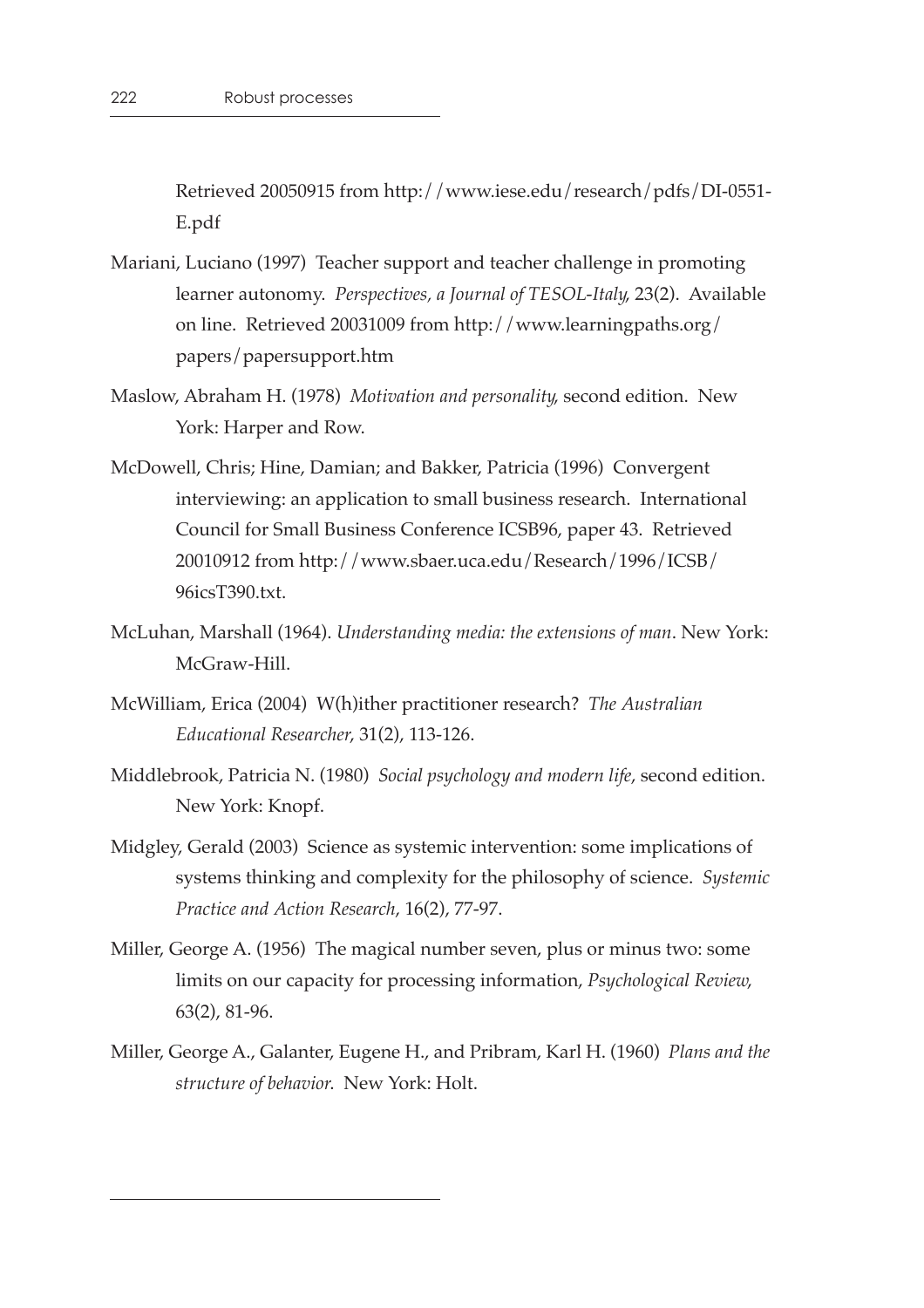- Miller, Scott D.; Duncan, Barry L.; and Hubble, Mark A. (2003) Beyond integration: the triumph of outcome over process in clinical practice. *Psychotherapy in Australia*, 10(2), 32-41,73-80.
- Millett, Bruce (1998) Understanding organisations: the dominance of systems theory. *International Journal of Organisational Behaviour*, 1(1), 1-12.
- Mintzberg, Henry (1994) *The rise and fall of strategic planning: reconceiving roles for planning, plans, planners*. New York: Free Press.
- Mohr, Lawrence B. (1995) *Impact analysis for program evaluation*, second edition. Thousand Oaks, Ca.: Sage.
- Morgan, David L. (1988) *Focus groups as qualitative research*. Newbury Park: Sage.
- Myers, Isabel Briggs, and McCaulley, Mary H. (1985) *Manual: A guide to the development and use of the Myers-Briggs Type Indicator*. Palo Alto, Ca.: Consulting Psychologists Press.
- Nevis, Edwin C. (1987) *Organisational consulting: a gestalt approach*. New York: Gardner Press.
- O'Leary, Eleanor (1997) Towards integrating person centered and gestalt therapies. *The Person-Centered Journal*, 4(2), 14-22.
- Palmer, Albert B. (1981) Learning cycles: models of behavioural change. In John E. Jones and J. William Pfeiffer, *The 1981 annual handbook for group facilitators*, San Diego, Ca.: University Associates.
- Patton, Michael Quinn (1997) *Utilization-focussed evaluation*, third edition. Thousand Oaks, Ca.: Sage.
- Patton, Michael Quinn (2001) *Qualitative research and evaluation methods*, third edition. Newbury Park, Ca.: Sage.
- Peirce, Charles Sanders (1940) *Philosophical writings of Peirce*. New York: Dover Publications.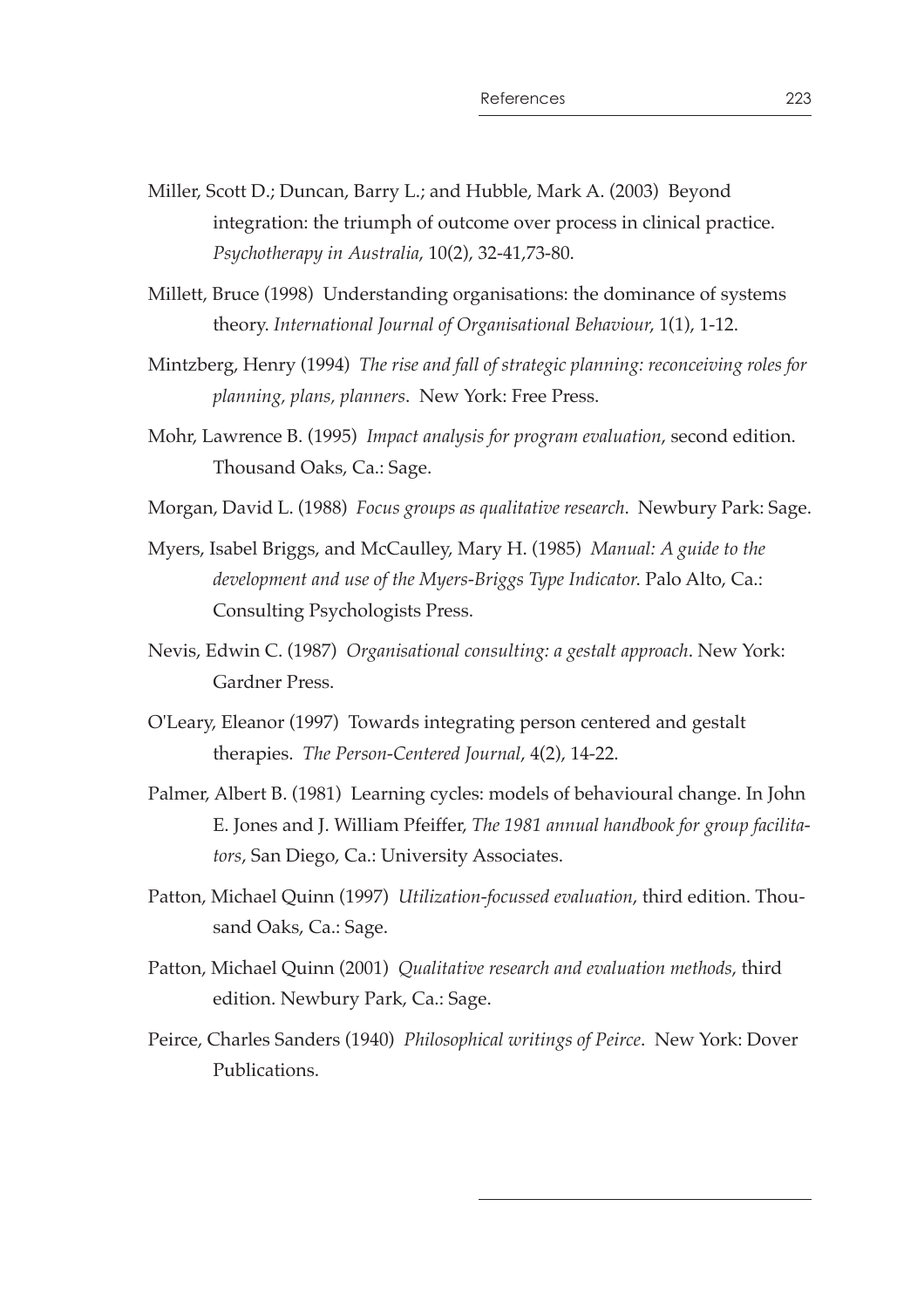- Peirce, John C. (2005) Medical errors and microsystems: the best things cannot be told. In McDaniel, Reuben R., Jr., and Driebe, Dean J., eds., *Uncertainty and surprise in complex systems: questions on working with the unexpected*. New York: Springer. [131-144]
- Podsakoff; Philip M.; MacKenzie; Scott B.; and Bommer, William H. (1996) Transformational leader behaviors and substitutes for leadership as determinants of employee satisfaction, commitment, trust, and organizational citizenship behaviors. *Journal of Management*, 22(2), 259- 298.
- Polanyi, Michael (1966) *The tacit dimension*. New York: Doubleday. [Reprinted Gloucester, Mass.: Peter Smith, 1983]
- Powers, William T. (1973) *Behaviour: the control of perception*. Chicago, Ill.: Aldine de Gruyter.
- Powers, William T. (1998) *Making sense of behavior: the meaning of control*. New Canaan: Benchmark Publications.
- Quy, Nguyen Huy (2001) In praise of middle managers. *Harvard Business Review*, 79(8), 72-79.
- Raimy, Victor C., ed. (1950) *Training in clinical psychology*. New York: Prentice-Hall.
- Rao, Sally, and Perry, Chad (2003) Convergent interviewing to build a theory in under-researched areas: principles and an example investigation of Internet usage in inter-firm relationships. Qualitative Market Research, 6(4), 236-247.
- Reason, Peter, and Bradbury, Hilary, eds. (2001) *Handbook of action research: participative inquiry and practice*. London: Sage.
- Revans, Reg W. (1980) *Action learning: new techniques for management*. London: Blond & Briggs.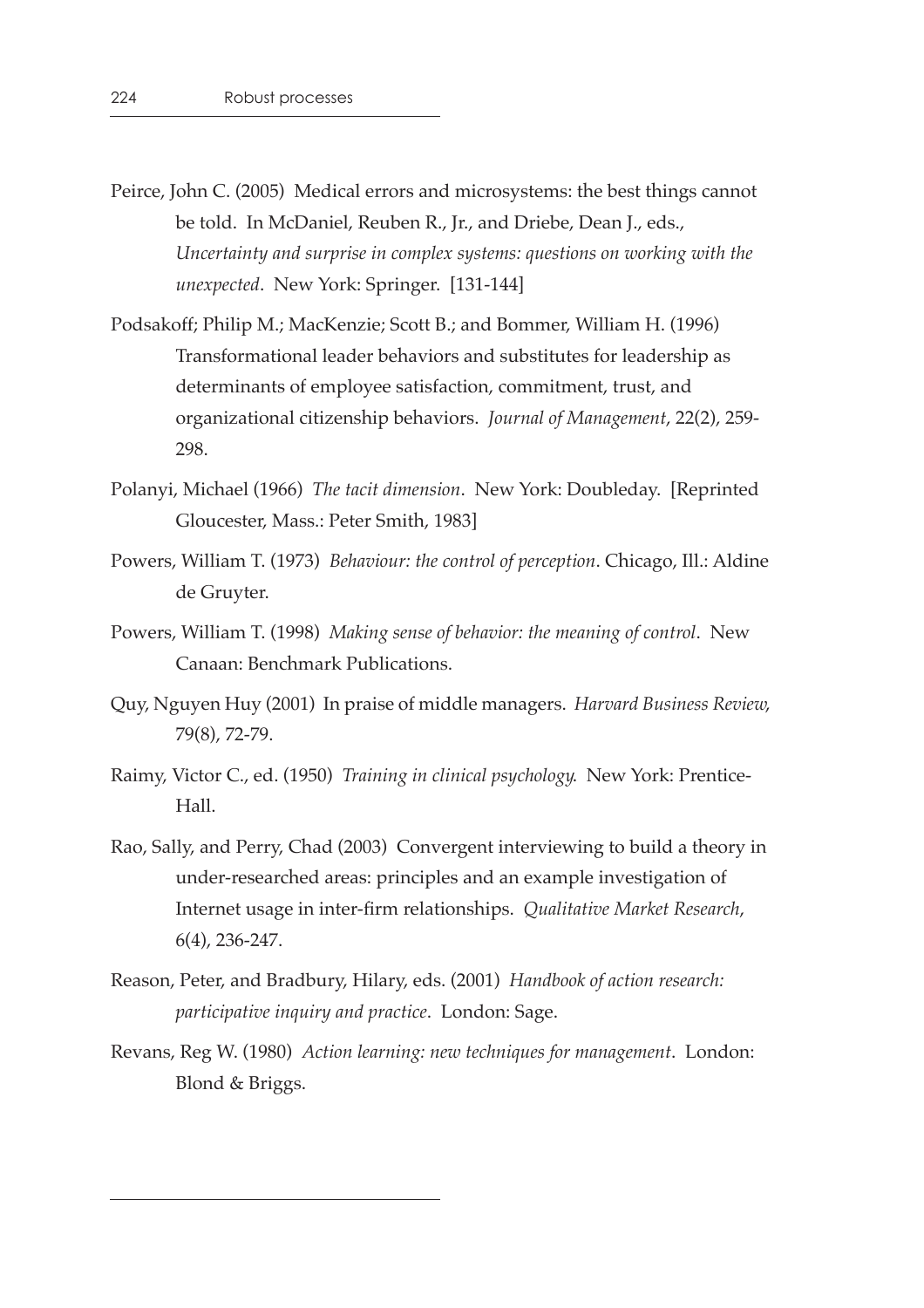Revans, Reg W. (1983) *The ABC of action learning*. Bromley: Chartwell Bratt.

- Riege, Andreas M., and Nair, Godwin (2004) The diversity of convergent interviewing: applications for early researchers and postgraduate students. *The Marketing Review*, 4(1), 73-85.
- Rikers, Remy M.J.P., and Paas, Fred (2005) Recent advances in expertise research. *Applied Cognitive Psychology*, 19(2), 145-149.
- Robert, Henry M. (1986) *Robert's rules of order*. New York: Bantam.
- Robinson, Viviane (1993) *Problem-based methodology: research for the improvement of practice*. Oxford: Pergamon Press.
- Rogers, Tim (2004) Managing in the interprofessional environment: a theory of action perspective. *Journal of Interprofessional Care*, 18(3), 239-249.
- Room, Graham (1986) *Cross-national innovation in social policy: European perspectives on the evaluation of action-research.* New York: St Martin's Press.
- Rorty, Richard (1999a) *Philosophy and social hope*. London: Penguin.
- Rorty, Richard (1999b) The phony science wars. [Review of] Hacking, Ian (1999) The social construction of what? (Cambridge, Mass.: Harvard University Press). *The Atlantic Monthly*, 284(5), 120-122.
- Rosenberg, Alexander (1985) *The structure of biological science*. Cambridge, UK: Cambridge University Press.
- Rosenstein, Barbara (2002) Video use in social science research and program evaluation. *International Journal of Qualitative Methods*, 1(3), Article 2, on line. Retrieved 20051011 from http://www.ualberta.ca/~ijqm
- Rosenthal, Robert (1966) *Experimenter effects in behavioral research*. New York: Appleton-Century-Crofts.
- Roth, William F., Jr. (1992) *A systems approach to quality improvement*. New York: Praeger.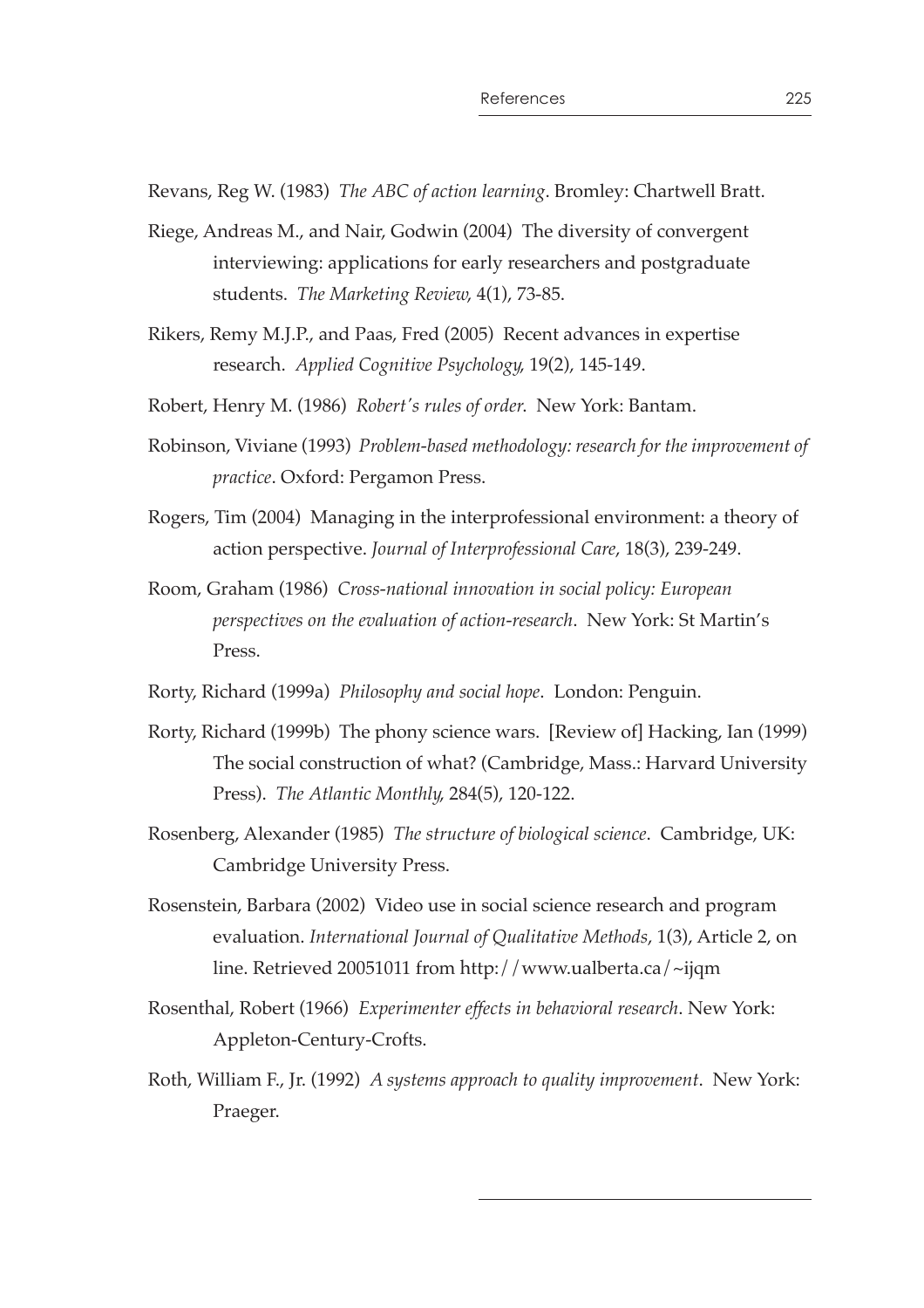- Rothwell, William J., Sullivan, Roland, and McLean, Gary N., eds., (1995) *Practicing organization development: a guide for consultants*. Jossey-Bass/Pfeiffer.
- Saarinen, Esa, and Slotte, Sebastian (2003) Philosophical lecturing as a philosophical practice. *Practical Philosophy*, 6(2), 7-23.
- Sackman, Harold (1975) *Delphi critique: expert opinion, forecasting and group process*. Lexington, Mass.: Heath.
- Sankaran, Shankar; Dick, Bob; Passfield, Ron; and Swepson, Pam, eds. (2001) *Effective change management using action learning and action research: concepts, frameworks, processes, applications*. Lismore, NSW, Australia: Southern Cross University Press.
- Sankaran, Shankar; Tay, Boon Hou; and Cheah, You Sum (2004) Application of a dialectical model of soft systems methodology to conduct action research. *ALAR Journal*, 9(1), 93-104.
- Sarason, Seymour B. (1999) *Teaching as a performing art*. New York: Teachers College Press.
- Schein, Edgar H. (1978) *Career dynamics: matching individual and organisational needs*. Reading, Mass.: Addison-Wesley.
- Schein, Edgar H. (1988) *Process consultation: its role in organisation development, Volume 1*, second edition. Reading, Mass.: Addison-Wesley.
- Schein, Edgar H. (1990) *Career anchors: discovering your real values*, revised edition. San Diego: University Associates.
- Schein, Edgar H. (1992) *Organizational culture and leadership*, second edition. San Francisco, Ca.: Jossey-Bass.
- Schein, Edgar H. (1999) *Process consultation revisited*. Reading, Mass.: Addison-Wesley.
- Schön, Donald A. (1983) *The reflective practitioner: how professionals think in action.* New York: Basic Books.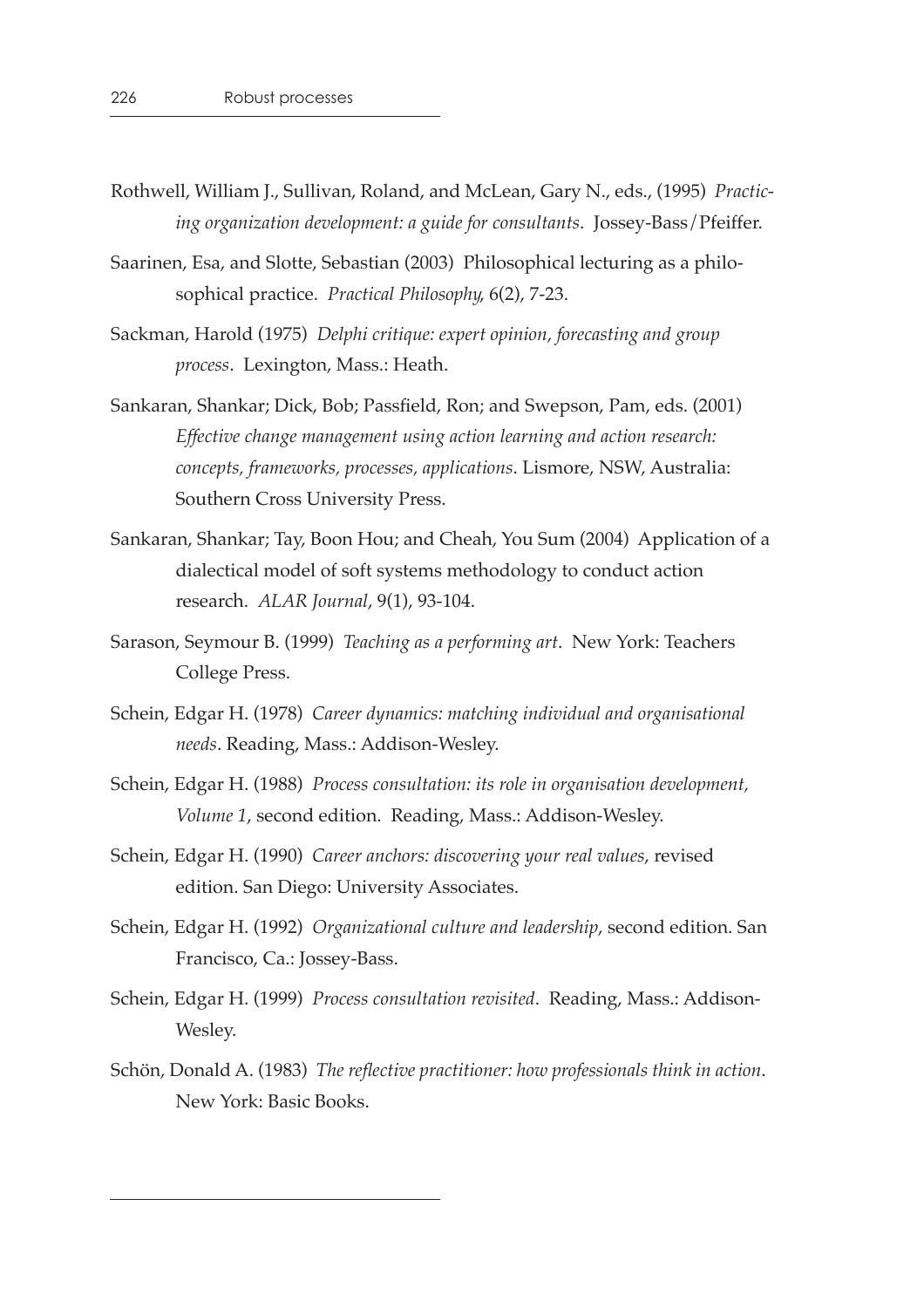- Schön, Donald A. (1987) *Educating the reflective practitioner: towards a new design for teaching and learning in the professions*. San Francisco: Jossey-Bass.
- Schwarz, Roger M. (1994) *The skilled facilitator: practical wisdom for developing effective groups*. San Francisco, Ca.: Jossey-Bass.
- Scriven, Michael (1991) *Evaluation thesaurus*, fourth edition. Newbury Park: Sage.
- Senge, Peter M. (1990) *The fth discipline: the art and practice of the learning organisation*. New York: Doubleday.
- Shapiro, Robert (1986) *Origins: a sceptic's guide to the creation of life on earth*. London: Heinemann.
- Sharkey, Linda, and Sorensen, Peter F. (2002) Survey feedback: an alternative to a classic intervention experience in the US, Japan and India. *OD Journal*, 34(1), 43-46.
- Shor, Ira (1996) *When students have power: negotiating authority in a critical pedagogy*. Chicago: University of Chicago Press.
- Smith, Barry J., ed. (1991) *Management development in Australia*. Sydney, NSW: Harcourt Brace Jovanovich.
- Smith, Manuel J. (1975) *When I say no, I feel guilty: how to cope--using the skills of systematic assertive therapy*. New York: Bantam Books.
- Smith, Mark K. (2005) David A. Kolb on experiential learning. *Encyclopedia of informal education*, on line. Retrieved 20050929 from http:// www.infed.org/b-explrn.htm
- Snowden, David J. (2000) Story circles and heuristic based interventions. Part Three of basics of organic knowledge management. *Knowledge Management*, 3(10), 15-19.
- Snowden, David J. (2002) Complex acts of knowing paradox and descriptive self-awareness. *Journal of Knowledge Management*, 6(2), 100-111.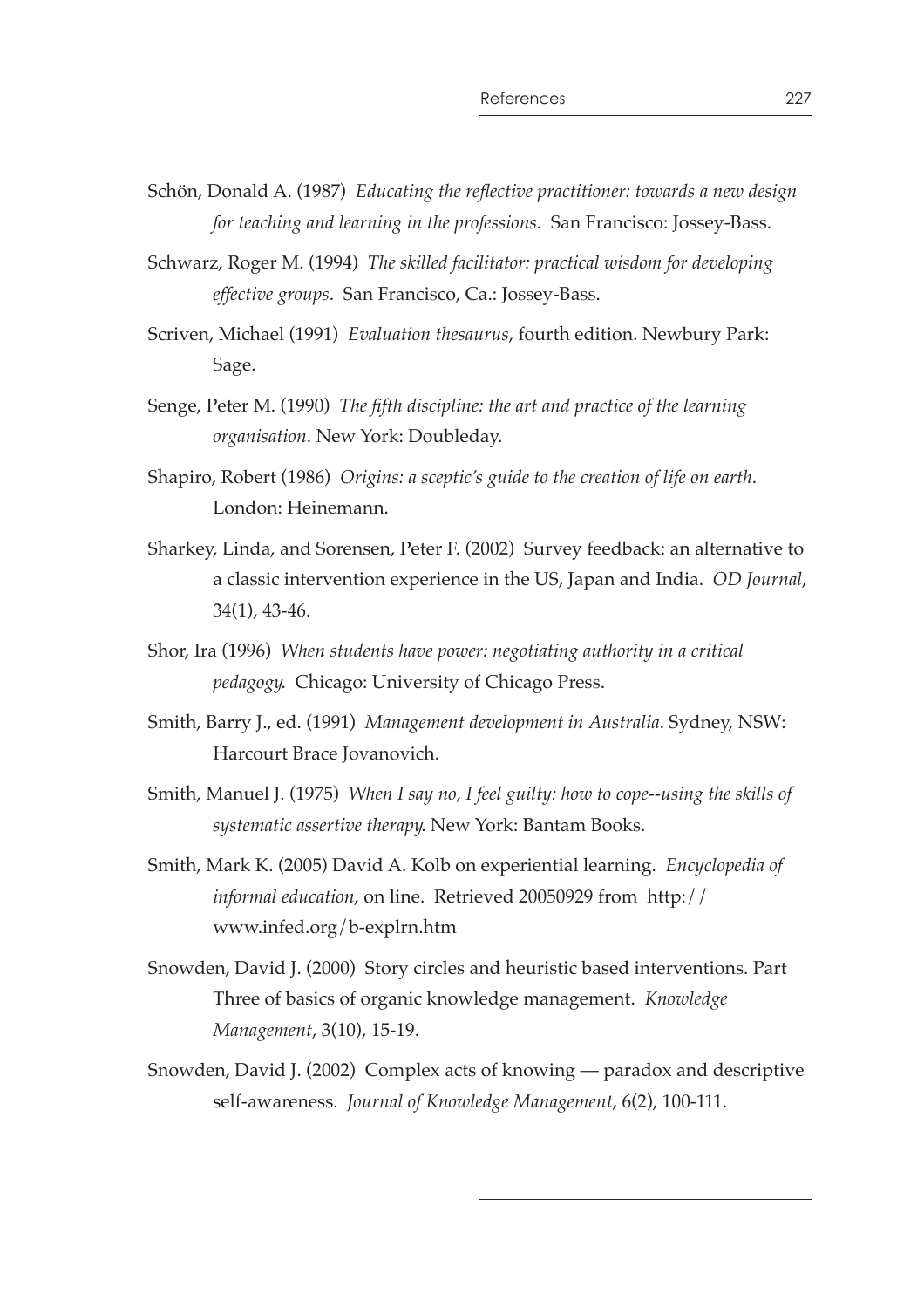- Strand, Torill (2005) Peirce on educational beliefs. *Studies in Philosophy and Education*, 24(3-4), 255-276.
- Strauss, Anselm, and Corbin, Juliet (1990) *Basics of qualitative research: grounded theory procedures and techniques*. Newbury Park: Sage.
- Swepson, Pamela J. (1999) *Guidelines for good research: either action research or science*. PhD Thesis, Grifth University, Nathan, Queensland, Australia. Brisbane, Qld: Australian Digital Theses Program, Grifth University, on line. Retrieved 20050924 from http://www4.gu.edu.au:8080/adt-root/ public/adt-QGU20030303.095747/
- Thomas, Kenneth W., and Kilmann, Ralph H. (1974) *The Thomas-Kilmann conict mode instrument*. Tuxedo Park, NY: Xicom.
- Torbert, William A. (2001) The practice of action inquiry. In Reason, Peter, and Bradbury, Hilary, eds., *Handbook of action research: participative inquiry and practice*. London: Sage. [pp 250-260]
- Townsend, Gloria Childress (1998) Turning liabilities into assets in a general education course. *Proceedings of the twenty-ninth SIGCSE technical symposium on Computer science education*. New York: ACM Press, 58-62. Technical Symposium on Computer Science Education archive, retrieved 20031015 from http://portal.acm.org/citation.cfm?id=273162&jmp= references&dl=GUIDE&dl=ACM
- Vadi, Maaja (2004) Who and in what ways can collaborate in organizational research? Review essay: Niclas Adler, Niclas; Shani, A.B. (Rami); and Styhre, Alexander, eds. (2004) Collaborative research in organizations. foundations for learning, change, and theoretical development [41 paragraphs]. *Forum Qualitative Sozialforschung / Forum: Qualitative Social Research* [On-line Journal], 6(1), Art. 2. Retrieved 20041101 from http:// www.qualitative-research.net/fqs-texte/1-05/05-1-2-e.htm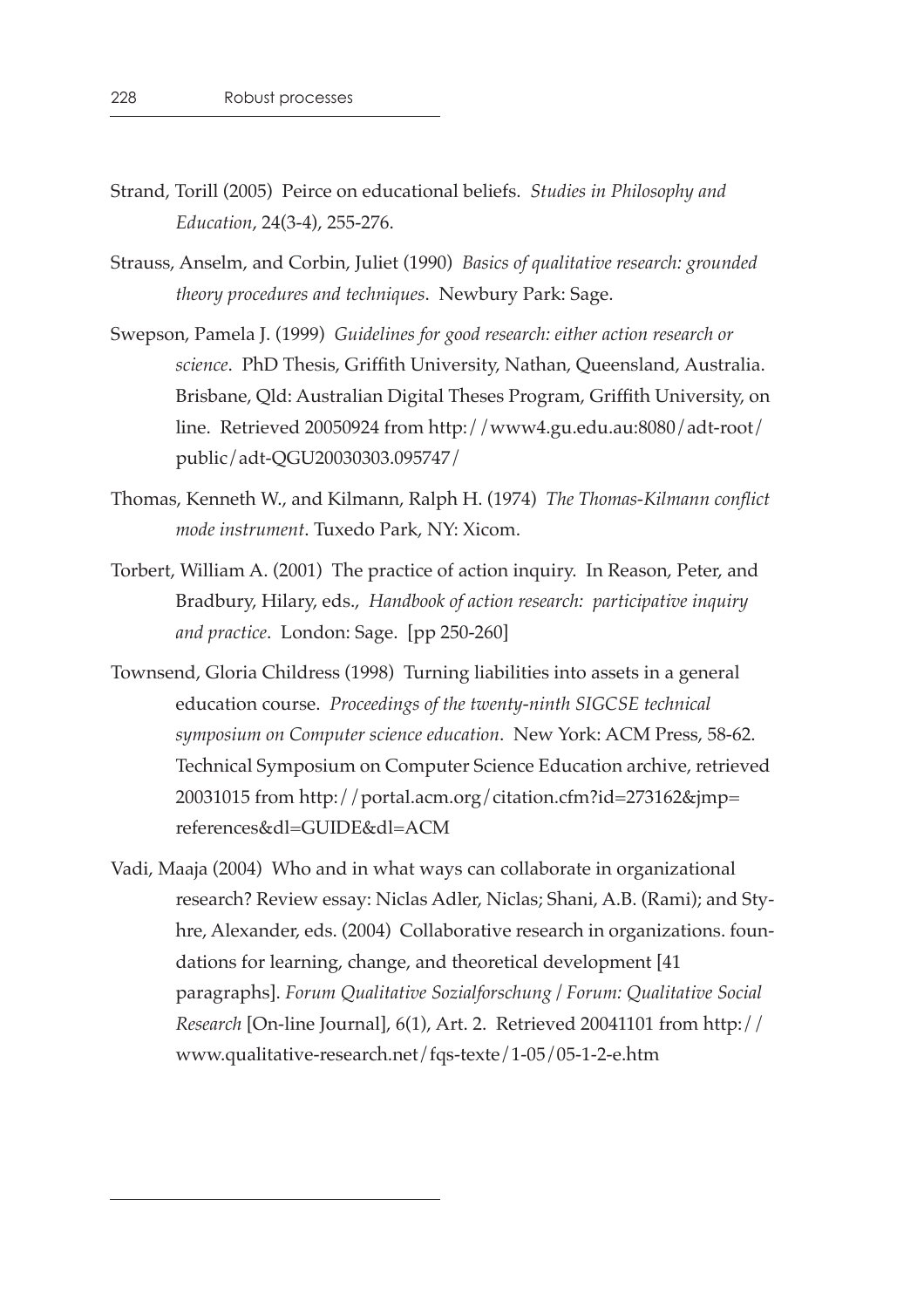- Vaill, Peter B. (1991) *Managing as a performing art: new ideas for a world of chaotic change*. San Francisco, Ca.: Jossey-Bass.
- von Bertalanffy, Ludwig: see Bertalanffy, Ludwig von.
- Vygotsky, Lev S. (1978) *Mind in society: The development of higher psychological processes*. Cambridge: Harvard University Press.
- Wadsworth, Yoland, ed. (2001) *The essential U&I*. Melbourne: Victoria Health Promotion Foundation.
- Watzlawick, Paul; Weakland, John; and Fisch, Richard (1974) *Change: principles of problem formation and problem resolution*. New York: Norton.
- Weaven, Scott (2004) *Factors influencing the decision to adopt multiple unit franchising arrangements*. Unpublished PhD, Grifth Business School, Griffith University.
- Webb, Graham (1996) *Understanding staff development*. Milton Keynes, UK: SRHE/Open University Press.
- Weick, Karl E. & Sutcliffe, Kathleen M. (2001) *Managing the unexpected: assuring high performance in an age of complexity*. San Francisco: Jossey Bass.
- Weisbord, Marvin R., and Janoff, Sandra (1995) *Future search: an action guide to nding common ground in organisations and communities*. San Francisco: Berrett-Koehler.
- Wells, Gordon (1999) *Dialogic inquiry: toward a sociocultural practice and theory of education*. Cambridge, UK: Cambridge University Press.
- Whyte, William Foote, ed. (1991a) *Participatory action research*. Newbury Park, Ca.: Sage.
- Whyte, William Foote (1991b) Comparing PAR and action science. In Whyte, William Foote, ed, *Participatory action research*. Newbury Park, Ca.: Sage. [97-98]